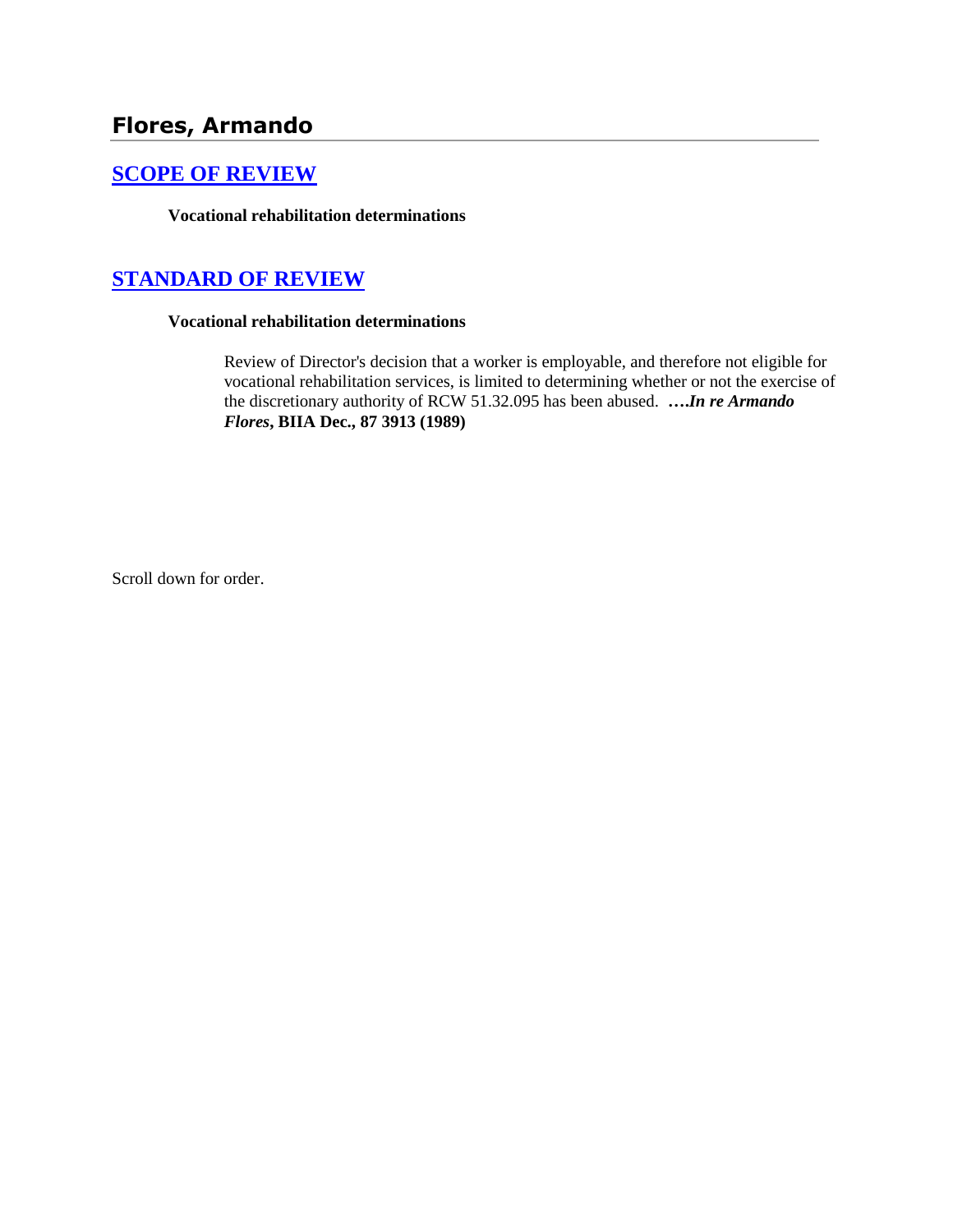### **BEFORE THE BOARD OF INDUSTRIAL INSURANCE APPEALS STATE OF WASHINGTON**

**)**

**IN RE: ARMANDO FLORES ) DOCKET NOS. 87 3913 & 88 0109**

**CLAIM NO. S-862133 ) DECISION AND ORDER**

APPEARANCES:

Claimant, Armando Flores, by Tom G. Cordell

Self-Insured Employer, Carnation Company, by Rolland, O'Malley & Williams, per Thomas O'Malley and Wayne Williams

These are appeals filed by the claimant. The appeal assigned Docket No. 87 3913 was filed on November 30, 1987 from a letter/decision of the Director of the Department of Labor and Industries dated November 3, 1987 which determined that Mr. Flores was employable in his previous occupation. **AFFIRMED**

The appeal assigned Docket No. 88 0109 was filed on January 12, 1988 from an order of the Department of Labor and Industries dated December 7, 1987 which closed the claim with time-loss compensation as paid to July 21, 1987 and directed the self-insured employer to pay a permanent partial disability award equal to 10% of the amputation value of the left arm at or above the deltoid insertion or by disarticulation at the shoulder. **REVERSED AND REMANDED**.

## **DECISION**

Pursuant to RCW 51.52.104 and RCW 51.52.106, these matters are before the Board for review and decision on a timely Petition for Review file by the self-insured employer to the Proposed Decisions and Orders issued on December 5, 1988.

The Proposed Decision and Order issued in Docket No. 87 3913 reversed the Director's decision contained in the letter dated November 3, 1987 which determined the claimant was employable in his previous occupation and remanded the claim to the Department with directions to pay time-loss compensation for the period October 9, 1987 through November 3, 1987, to determine that the claimant was not employable in his previous occupation, and to take such further action as appropriate.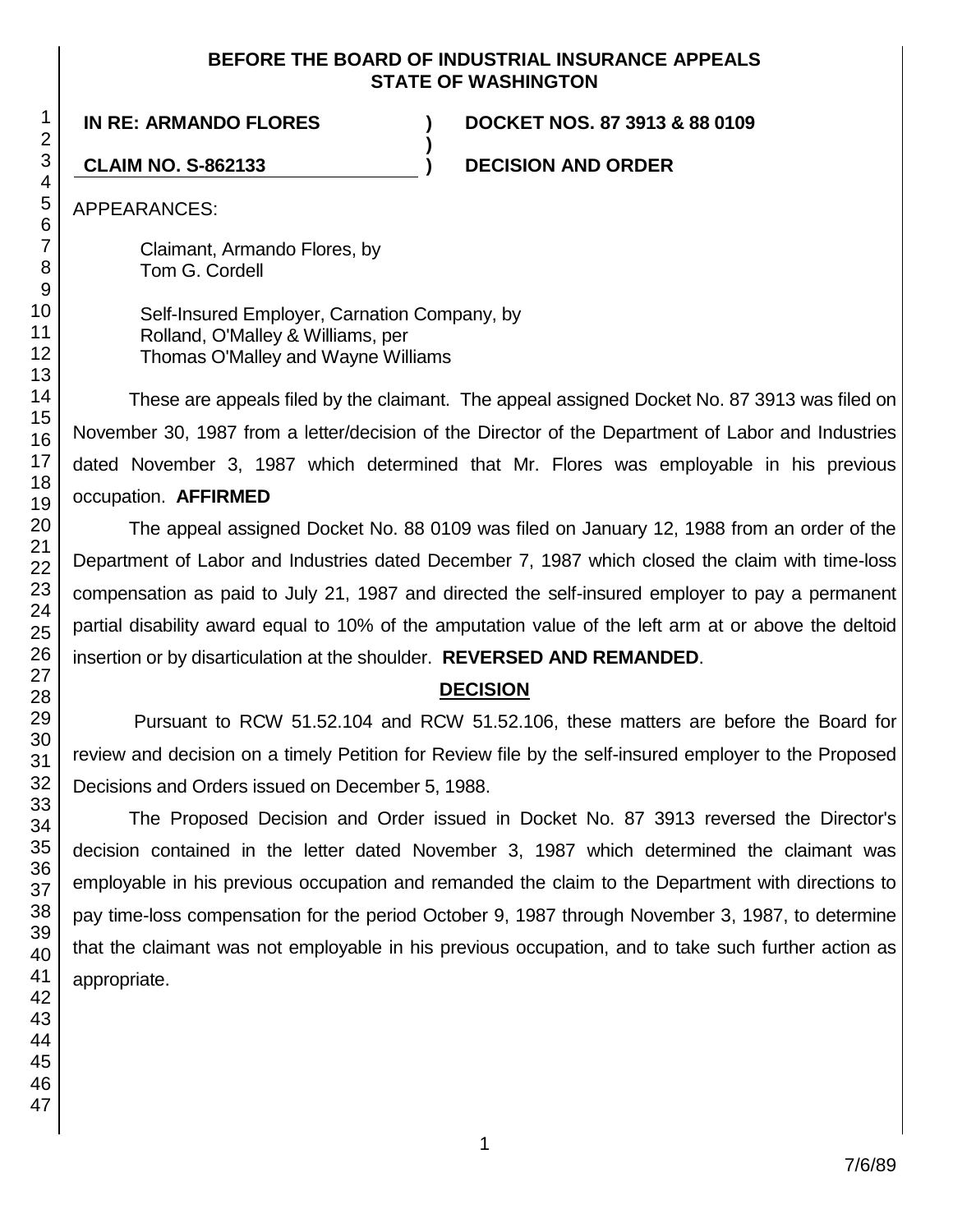The Proposed Decision and Order issued in Docket No. 88 0109 reversed the Department order dated December 7, 1987 and remanded the claim to the Department with directions to pay time-loss compensation for the period October 9, 1987 through December 7, 1987, to provide further treatment and diagnostic evaluation of the claimant's conditions resulting from the industrial injury, and to take such further action as may be appropriate.

The evidentiary ruling on page two of the Proposed Decision and Order commencing at line 9 through 14, striking the testimony of Dr. Percy Erdmann regarding hypertension and dizziness of the claimant, is reversed. The testimony remains a part of the record. The Board has reviewed the other evidentiary rulings in the record of proceedings and finds no other prejudicial error was committed and said rulings are hereby affirmed.

These matters were consolidated for hearing. Although the parties agreed to consolidation for the Proposed Decision and Order, the Industrial Appeals Judge issued separate Proposed Decisions and Orders. We now consolidate these appeals for our Decision and Order.

The evidence presented by the parties is adequately set forth in both Proposed Decisions and Orders. We disagree with the Industrial Appeals Judge's analysis and resolution of the issue in the appeal assigned Docket No. 87 3913. Our review of the record indicates that the letter issued by the Director on November 3, 1987 was directed only to the determination of the need for vocational rehabilitation services pursuant to RCW 51.32.095 and was a discretionary act of the Director. Finding no abuse of discretion by the Director, we affirm the Director's determination.

In the appeal assigned Docket No. 88 0109 the Industrial Appeals Judge found that the industrial injury of October 17, 1986 produced disabling conditions of the claimant's neck and both the left and right shoulders and upper extremities. The Industrial Appeals Judge found that these conditions were in need of further medical treatment and remanded the matter to the Department. We agree that the claimant's conditions regarding the left shoulder, left upper extremity, and neck are causally related to the industrial injury of October 17, 1986 and in need of further treatment and that claimant is entitled to time-loss compensation for the period of October 9, 1987 through December 7, 1987. We disagree that the industrial injury produced any disabling conditions associated with the claimant's right shoulder or right upper extremity.

The Department issued an employability determination dated August 31, 1987. In doing so the Department determined that the claimant had returned to work and would not be provided vocational rehabilitation services. The claimant protested the employability determination by a letter which was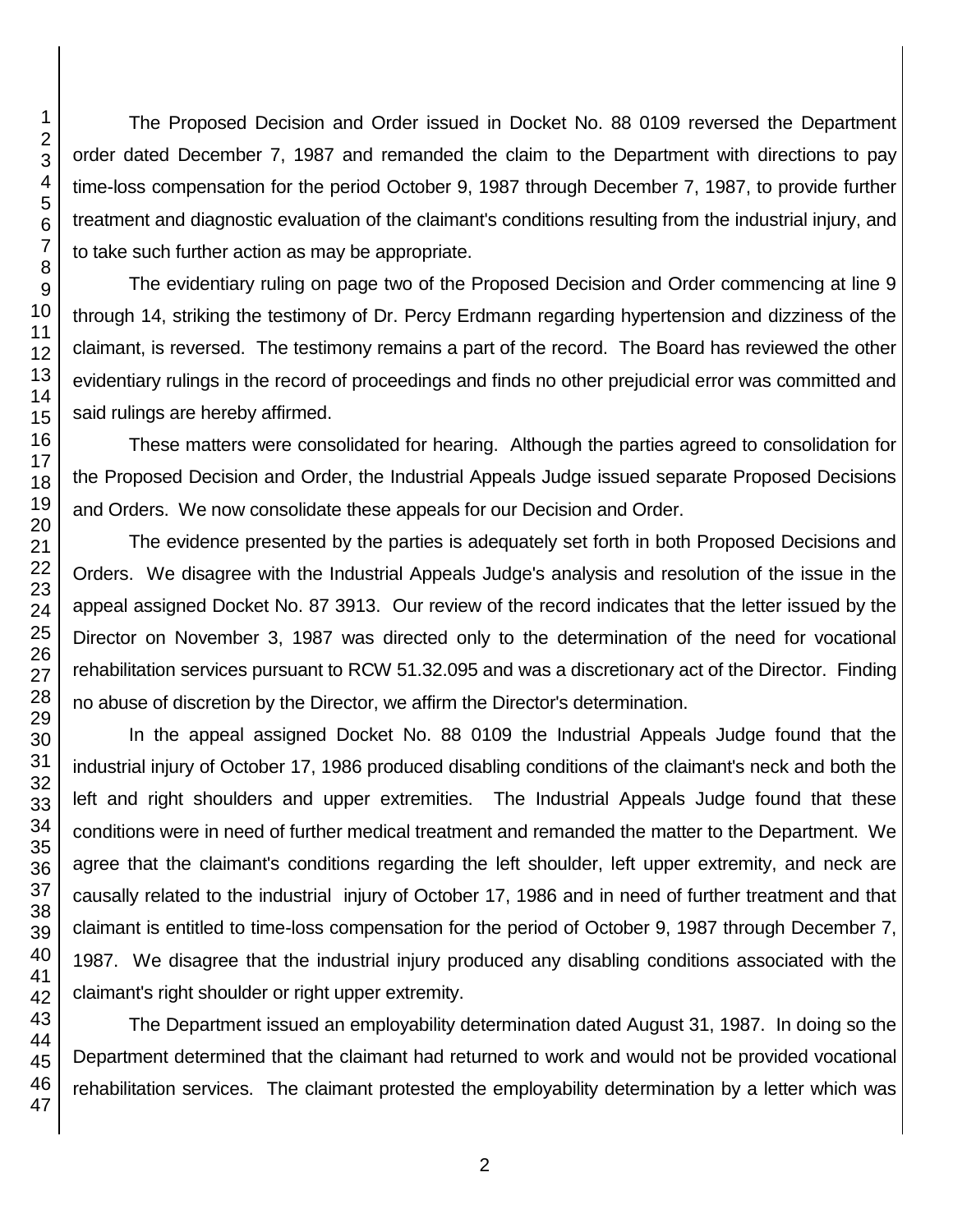received by the Department on September 16, 1987. On November 3, 1987 the Director of the Department issued a letter responding to the claimant's dispute letter. The Director determined that the claimant was employable in his previous occupation.

The employability determination and the subsequent dispute resolution, culminating in the Director's letter of November 3, 1987, followed the procedure set forth in RCW 51.32.095 and WAC 296-18A-470. RCW 51.32.095 provides that the determination of the need for vocational rehabilitation services rests solely within the discretion of the Director or the Director's designee.

The decision of the Director of the Department of Labor and Industries embodies in his letter of November 3, 1987 is clearly the Director's discretionary act denying Mr. Flores vocational rehabilitation services. No other reasonable interpretation can be drawn from the acts of the parties. Since the letter of November 3, 1987 is limited to the Director's exercise of discretion in denying vocational rehabilitation services, that issue and that issue alone is before us in the appeal assigned Docket No. 87 3913. Lenk v. Department of Labor and Industries, 3 Wn. App. 977, 478 P.2d 761 (1970).

Having determined the issue before us in that appeal, we must now examine our scope of review. We have previously stated our authority to review discretionary acts of the Department. In re Gary J. Manley, BIIA Dec., 66,115 (1986). Our review is limited to determining whether or not the exercise of discretionary authority constitutes an abuse of discretion.

> ". . . [D]iscretion is a composite of many things, among which are conclusions drawn from objective criteria; it means a sound judgment exercised with regard to what is right under the circumstances and without doing so arbitrarily or capriciously. [citation omitted] Where the decision or order . . . is a matter of discretion, it will not be disturbed on review except on a clear showing of abuse of discretion, that is, discretion manifestly unreasonable, or exercised on untenable grounds, or for untenable reasons. [Citations omitted]"

State ex rel. Carroll v. Junker, 79 Wn.2d 12, 26, 482 P.2d 775 (1971). "An abuse of discretion" also "exists . . . when no reasonable person would take the position adopted by the" decision maker. Griggs v. Averbeck Realty, 92 Wn.2d 576, 584, 599 P.2d 1289 (1979). In addition, there is an abuse of discretion when the reasons for the discretionary decision are not stated. State v. Hampton, 107 Wn.2d 403, 728 P.2d 1049 (1986).

It is the claimant's burden in the appeal assigned Docket No. 87 3913 to show that the Director abused his discretion in denying him vocational rehabilitation services. The claimant has failed to produce any evidence directed to this issue. Since there is no evidence contained in the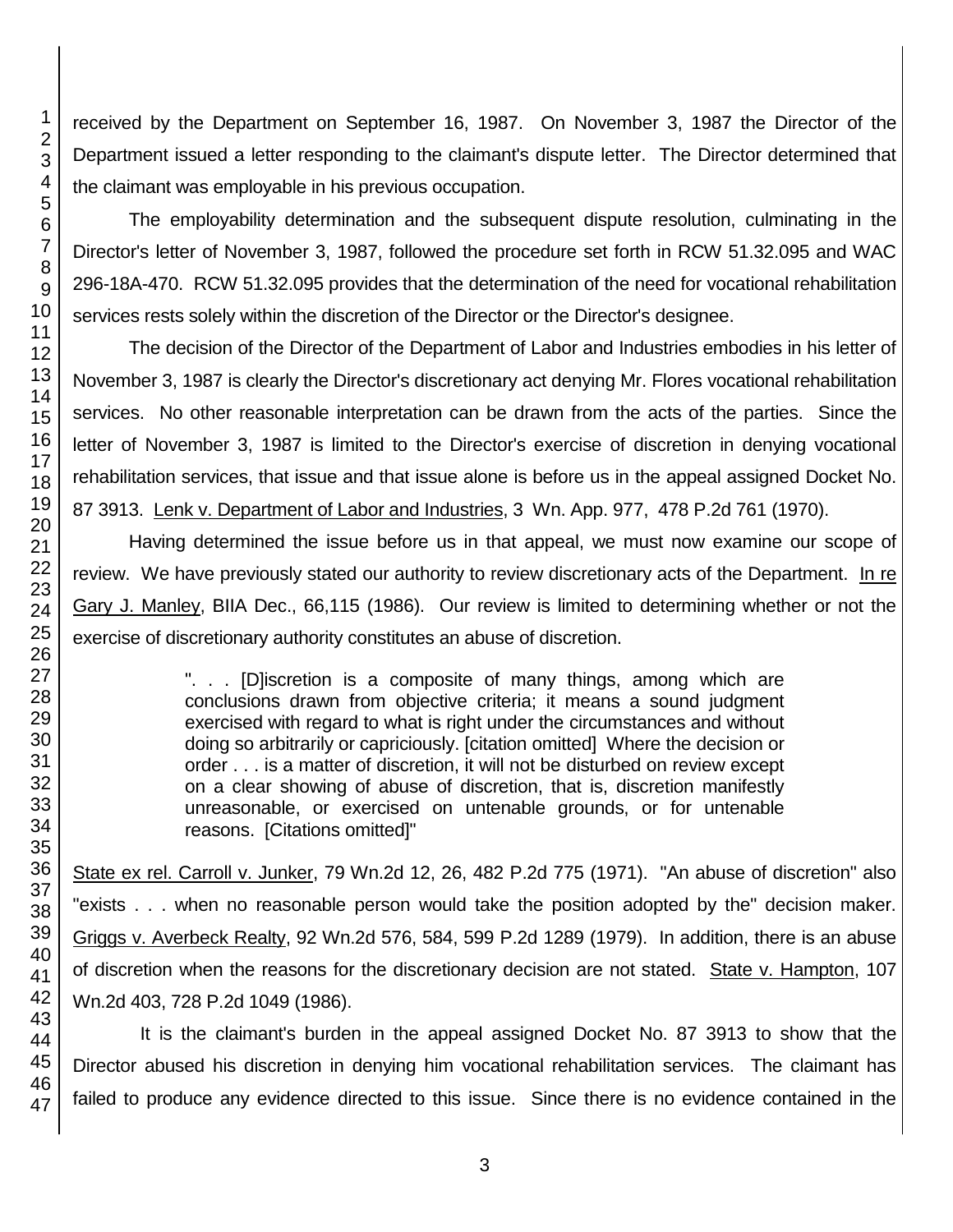record to establish that the Director abused his discretion, the Director's determination of November 3, 1987 must be affirmed.

Our determination that the Director did not abuse his discretion in denying Mr. Flores vocational rehabilitation services is not dispositive of the issues raised in claimant's appeal from the Department order of December 7, 1987, Docket No. 88 0109. In that appeal, our scope of review is not limited to the question of whether the Director abused his discretion. In that appeal we must undertake a full de novo review. If the claimant proves his entitlement to benefits in Docket No. 88 0109 by a preponderance of the evidence, he must prevail.

The questions before us in Docket No. 88 0109 are:

- 1. What conditions are causally related to claimant's industrial injury of October 17, 1986?
- 2. Were claimant's conditions causally related to the industrial injury of October 17, 1986 fixed and stable or in need of further treatment as of December 7, 1987?
- 3. If they were fixed, what was the extent of claimant's permanent disability as of December 7, 1987? And
- 4. Was claimant totally temporarily disabled from October 9, 1987 to December 7, 1987?

The Industrial Appeals Judge accorded the testimony of Dr. Percy Erdmann and Dr. Lee H. Turk special consideration as attending physicians, and was persuaded that the conditions involving the right shoulder and right upper extremity, as well as the claimant's left shoulder condition, left carpal tunnel syndrome and neck strain, were causally related to the industrial injury. He also found that the claimant was temporarily and totally disabled from October 9, 1987 through December 7, 1987. We agree that the claimant's left shoulder, left carpal tunnel syndrome and neck conditions are causally related to the industrial injury and are in need of further diagnostic treatment, and that these conditions precluded the claimant from employment from October 9, 1987 through December 7, 1987. However, the medical evidence leads us to conclude that the right shoulder and right upper extremity conditions are not associated with the industrial injury.

On October 17, 1986 Mr. Flores sustained the industrial injury when he was attempting to free a jammed conveyor belt by using a three foot pipe wrench above his head. Dr. Erdmann, the claimant's attending physician for a number of years preceding the industrial injury, examined Mr. Flores on October 20, 1986, three days after the industrial injury, and took a history of the industrial injury. The history which he received indicated only that the claimant had injured his left shoulder and

1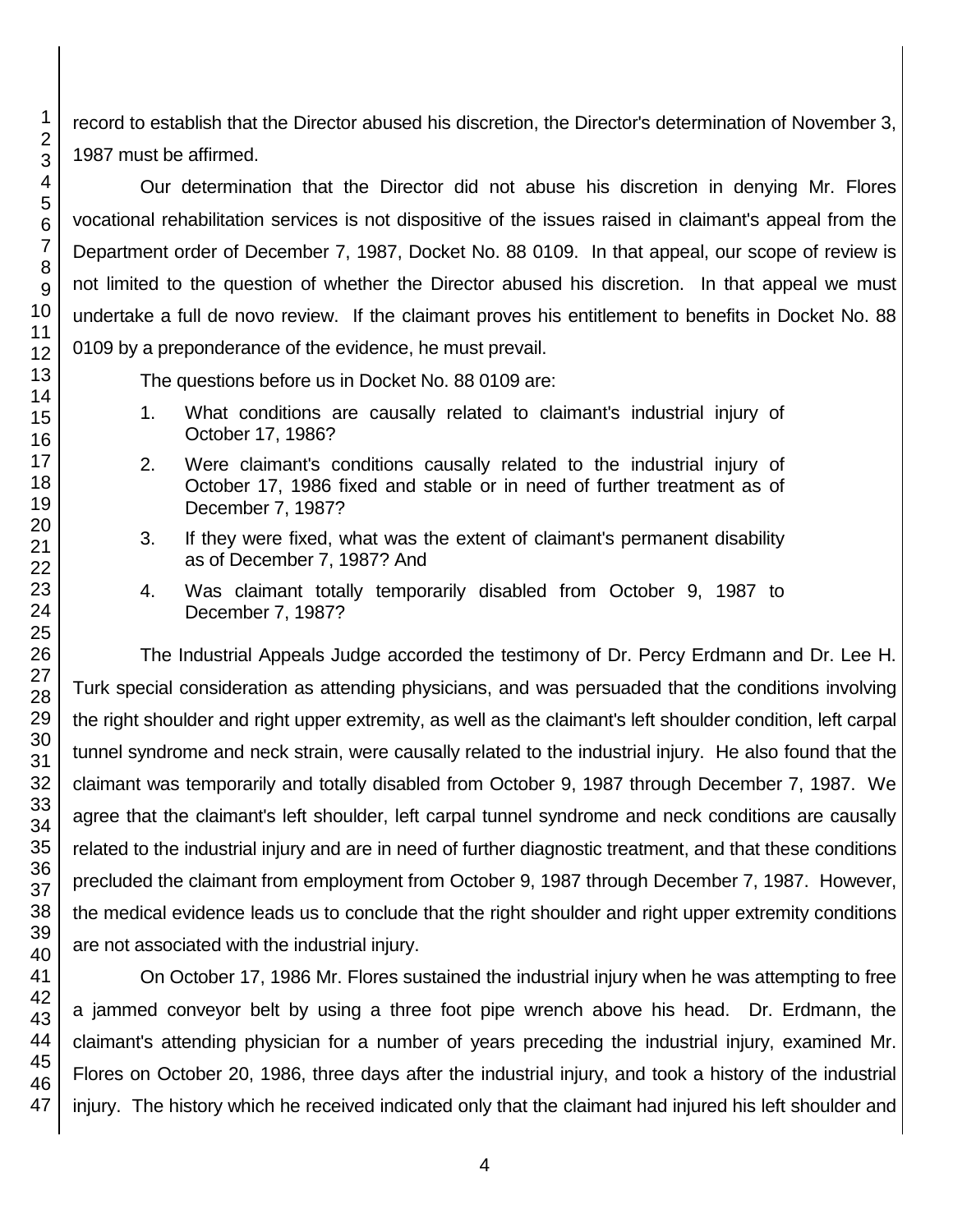left arm. The contemporaneous lay testimony also focused exclusively on left-sided complaints at the time of injury.

Dr. Erdmann did not treat the claimant for the industrial injury. He referred him to Dr. Louis W. Field, who examined the claimant on October 20, 1986 and ultimately performed the surgery to reattach a ruptured biceps muscle in the claimant's left arm. Dr. Field first recorded a reference to right shoulder pain in April 1987. He offered no diagnosis concerning the claimant's right shoulder and right upper extremity.

Dr. Donald A. Smith, who examined the claimant on one occasion in July of 1988, also failed to address the causal relationship of the right shoulder and right upper extremity to the industrial injury. He did causally relate the left-sided conditions and a neck strain to the industrial injury.

Dr. David W. Anderson, who performed an examination of the claimant as part of a panel on October 1, 1987, was of the opinion that the claimant's right shoulder and neck complaints were consistent with degenerative wear and tear changes and not related to the industrial injury of October 17, 1986.

Thus, if the claimant is to succeed in establishing the causal relationship of the conditions of the right shoulder and right upper extremity to the industrial injury, he must do so on the strength of the testimony of Dr. Lee Harris Turk. Dr. Turk's testimony, however, is insufficient to support the claimant's burden in this regard.

Dr. Turk first saw the claimant approximately one year following the industrial injury. He related right shoulder and right upper extremity conditions to the industrial injury, but his diagnoses of the claimant's conditions were couched in terms of "Possible right carpal tunnel syndrome. Possible right rotator cuff tear, or possible internal derangement of the right shoulder." Tr. 8/23/88 at 17. Furthermore, he did not explain the mechanics of how the industrial injury could have cause "possible" right shoulder and right upper extremity conditions. In light of the overwhelming medical evidence that there is no connection between Mr. Flores' right-sided complaints and the industrial injury, we do not find Dr. Turk's testimony to the contrary persuasive.

After consideration of the Proposed Decision and Order issued in the appeal assigned Docket No. 87 3913, and the Petition for Review filed thereto and a careful review of the entire record before us, we are persuaded that the Director did not abuse his discretion and that the Director's letter dated November 3, 1987 should be affirmed.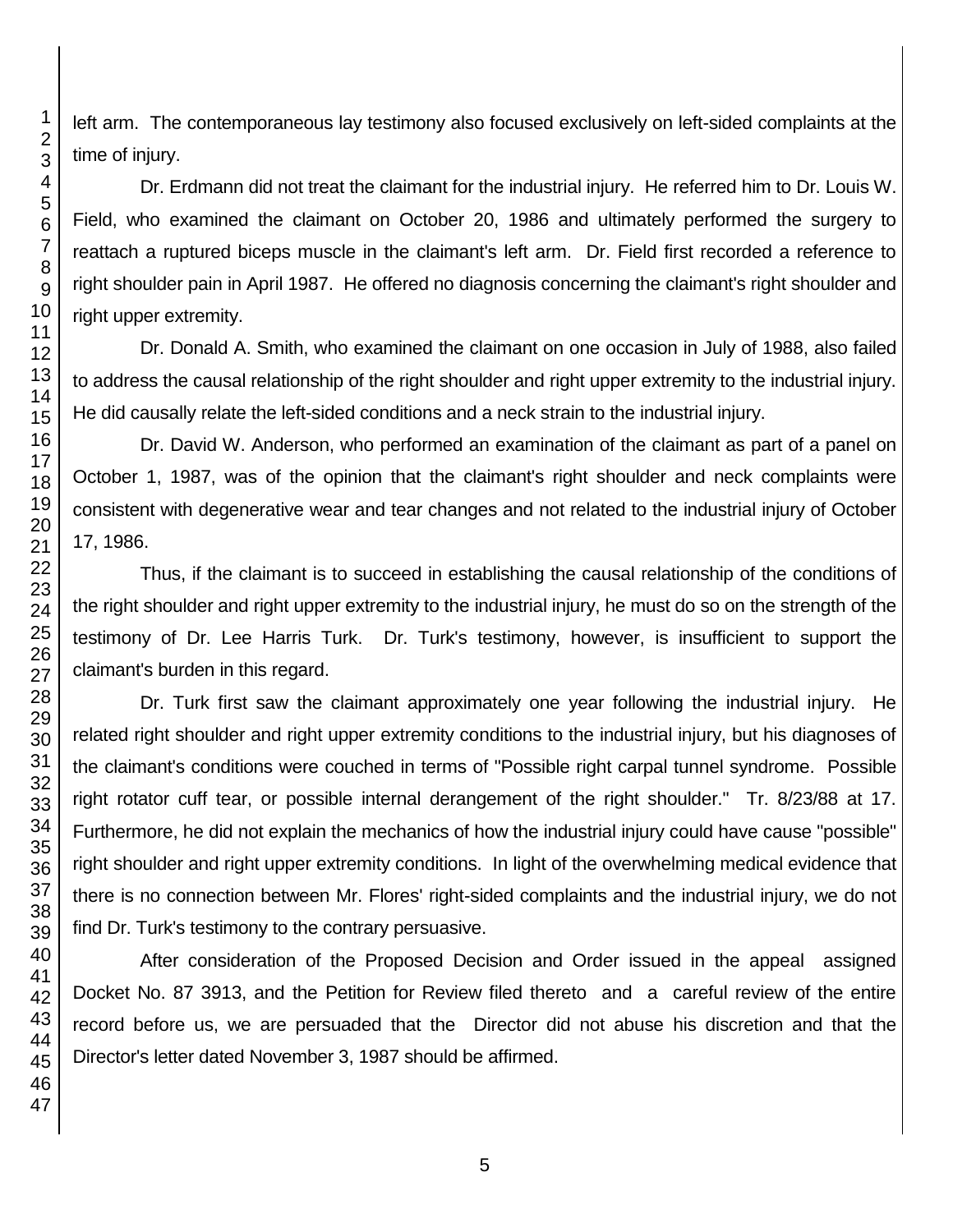After consideration of the Proposed Decision and Order issued in the appeal assigned Docket No. 88 0109, and the Petition for Review filed thereto and a careful review of the entire record before us, we are persuaded that the Department order dated December 7, 1987 which closed the claim with time-loss compensation as paid to July 21, 1987 and awarded a permanent partial disability award equal to 10% of the amputation value of the left arm at or above the deltoid insertion or by disarticulation at the shoulder, is incorrect and should be reversed and the claim remanded to the Department for further treatment and payment of time-loss compensation.

### **FINDINGS OF FACT**

- 1. Docket No. 87 3913: On November 3, 1986 an accident report was received from the claimant alleging an industrial injury to his shoulder on October 17, 1986 while he was in the employ of the Carnation Company, a self-insured employer. On November 24, 1986 the Department issued an order allowing the claim. On August 31, 1987 the Department issued an employability determination which determined that the claimant had returned to work and would not be provided vocational rehabilitation services. On September 16, 1987 the Department received a dispute from the claimant to the employability determination dated August 31, 1987. On November 3, 1987 the Director of the Department of Labor and Industries issued a letter to the claimant denying the claimant vocational rehabiliation services. On November 30, 1987 the claimant filed a notice of appeal with the Board of Industrial Insurance Appeals from the Director's letter of November 3, 1987. On December 11, 1987 the Board issued an order granting the appeal and assigning Docket No. 87 3913 and ordering that further proceedings be held in the matter.
- 2. Docket No. 88 0109: On November 3, 1986 a report of an accident was received from the claimant alleging an industrial injury to his shoulder on October 17, 1986 while in the employ of the Carnation Company. On November 24, 1986 the Department issued an order allowing the claim. On December 7, 1987 the Department issued an order closing the claim with time-loss compensation as paid to July 21, 1987 and awarding a permanent partial disability award equal to 10% of the amputation value of the left arm at or above the deltoid insertion or by disarticulation at the shoulder. On January 12, 1988 a notice of appeal was filed with the Board of Industrial Insurance Appeals by the claimant from the Department order of December 7, 1987. On January 25, 1988 the Board granted the appeal, assigned Docket No. 88 0109, and ordered that further proceedings be held in the matter.
- 3. On October 17, 1986, while in the course of employment with the Carnation Company, claimant suffered an industrial injury to the cervical area of his spine, his left shoulder, and his left upper extremity.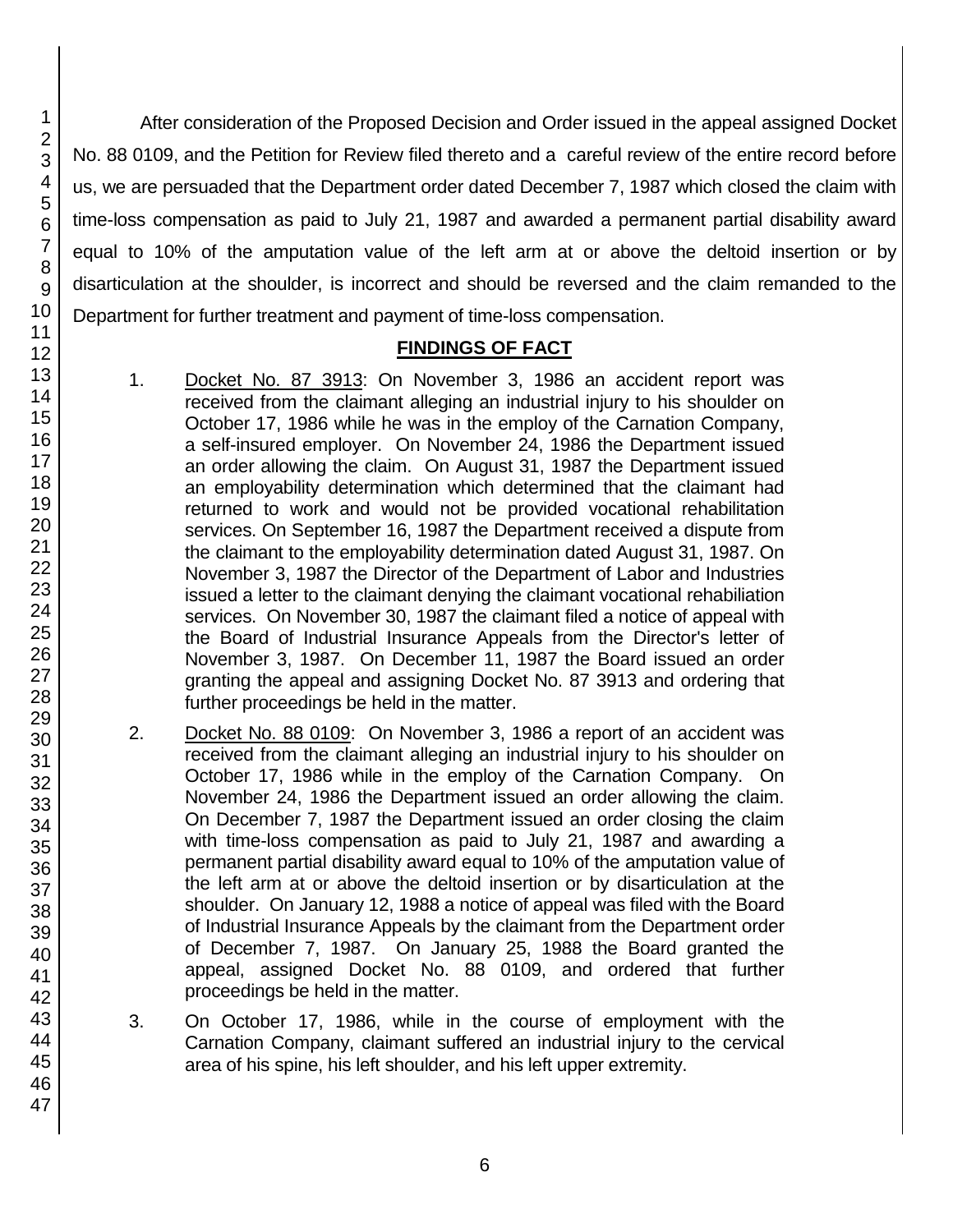- 4. As of December 7, 1987 claimant's conditions causally related to the industrial injury were diagnosed as a rupture of the left biceps tendon, left carpal tunnel syndrome and cervical sprain. As of December 7, 1987 claimant's conditions causally related to the industrial injury of October 17, 1986 were not fixed and were in need of further diagnostic measures and medical treatment.
- 5. As of December 7, 1987 the claimant also suffered from conditions involving his right shoulder and right upper extremity which were not causally related to the industrial injury of October 17, 1986.
- 6. From October 9, 1987 through December 7, 1987 the claimant was unable to engage in any form of gainful employment as a result of the residuals of the industrial injury of October 17, 1986.
- 7. The Director of the Department of Labor and Industries did not abuse his discretion in denying vocational rehabilitation services to the claimant on November 3, 1987.

### **CONCLUSIONS OF LAW**

- 1. Docket No. 87 3913: The Board of Industrial Insurance Appeals has jurisdiction over the parties and the subject matter of this appeal.
- 2. The decision by the Director of the Department of Labor and Industries issued on November 3, 1987 by letter to the claimant which determined that the claimant was not eligible to receive vocational rehabilitation services pursuant to RCW 51.32.095 was not an abuse of discretion and is hereby affirmed.
- 3. Docket No. 88 0109: The Board of Industrial Insurance Appeals has jurisdiction over the parties and subject matter of this appeal.
- 4. As of December 7, 1987 and as a result of the industrial injury, the claimant was in need of further treatment and diagnostic evaluation for the conditions causally related to the industrial injury within the meaning of Chapter 51.36 RCW.
- 5. The claimant was totally and temporarily disabled from October 9, 1987 to December 7, 1987 and entitled to time-loss compensation for that period within the meaning of RCW 51.32.090.
- 6. The order of the Department of Labor and Industries dated December 7, 1987 which closed the claim with time-loss compensation as paid to July 21, 1987 and awarded a permanent partial disability award equal to 10% of the amputation value of the left arm at or above the deltoid insertion or by disarticulation at the shoulder, is incorrect and is reversed and the claim is remanded to the Department of Labor and Industries with direction to enter an order requiring the self-insured employer to pay time-loss compensation for the period October 9, 1987 through December 7, 1987, and to provide further treatment and diagnostic evaluation for the claimant's neck, left upper extremity and left shoulder conditions causally